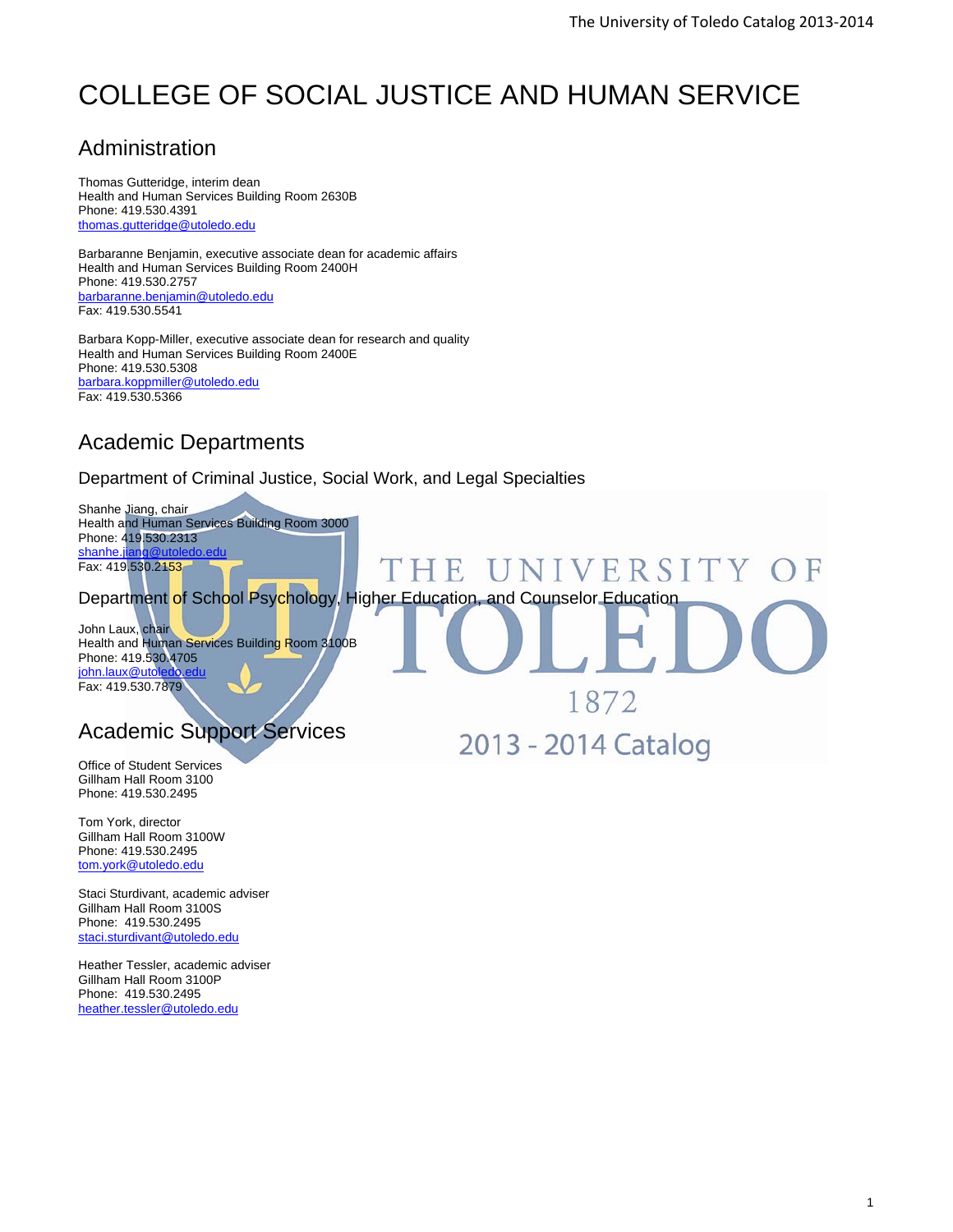# COLLEGE OF SOCIAL JUSTICE AND HUMAN SERVICE

# Degrees/Programs Offered

The college offers an array of bachelor's degrees and post-baccalaureate certificates.

**Counseling** (minor) **Criminal Justice** (degree or minor) **Forensic Science Investigation** (minor) **Legal Specialties** (minor) **Nurse Paralegal** (post baccalaureate certificate) **Paralegal Studies** (degree or post baccalaureate certificate) **Social Work** (degree)

# Admission Policies

To be admitted to the College of Social Justice and Human Service at The University of Toledo, direct-from-high-school students need a minimum cumulative high school grade point average (GPA) of 2.50 or ACT of 19.

Students not qualifying for admission to the College of Social Justice and Human Service will be admitted through The University of Toledo's YouCollege. Students who want to transfer into the College of Social Justice and Human Service must earn 12 hours of college-level work with a minimum cumulative GPA of 2.2.

# Selective/Limited Admission

The Social Work program requires an additional application for admission to their professional program.

# Requirements for Students with an Associate's Degree

Students holding associate's degrees from accredited colleges are encouraged to enroll. Students may earn a bachelor's degree upon completion of tw<mark>o o</mark>r more additional years of full-time study; see the adviser in the major to determine a plan of study.

The following regulations apply:

- 1. Students must complete the equivalent of the specified University core.
- 2. In all baccalaureate programs, a minimum of 64 hours must be taken at the 2000 to 4000 levels; of these a minimum of 32 hours must be taken at the 3000 and 4000 levels. Coursework from other institutions is accepted at the level at which the course was taught at that institution.

# Admission with Transfer Credit from another Institution-2014 Catalog

Students with satisfactory academic records wishing to transfer into the College of Social Justice and Human Service must meet the minimum entrance requirements of The University of Toledo. After submission of official transcripts from all colleges/universities attended and acceptance by the College, transfer courses are evaluated. The evaluation process must be completed before the end of the first term of attendance.

Number of credit hours and minimum required GPA for transfer students:

| Number of credit hours transferred | <b>Minimum required GPA</b> |
|------------------------------------|-----------------------------|
| Less than 30                       | 2.2 overall                 |
| 30-59                              | 2.4 overall                 |
| 60 or more                         | 2.5 overall                 |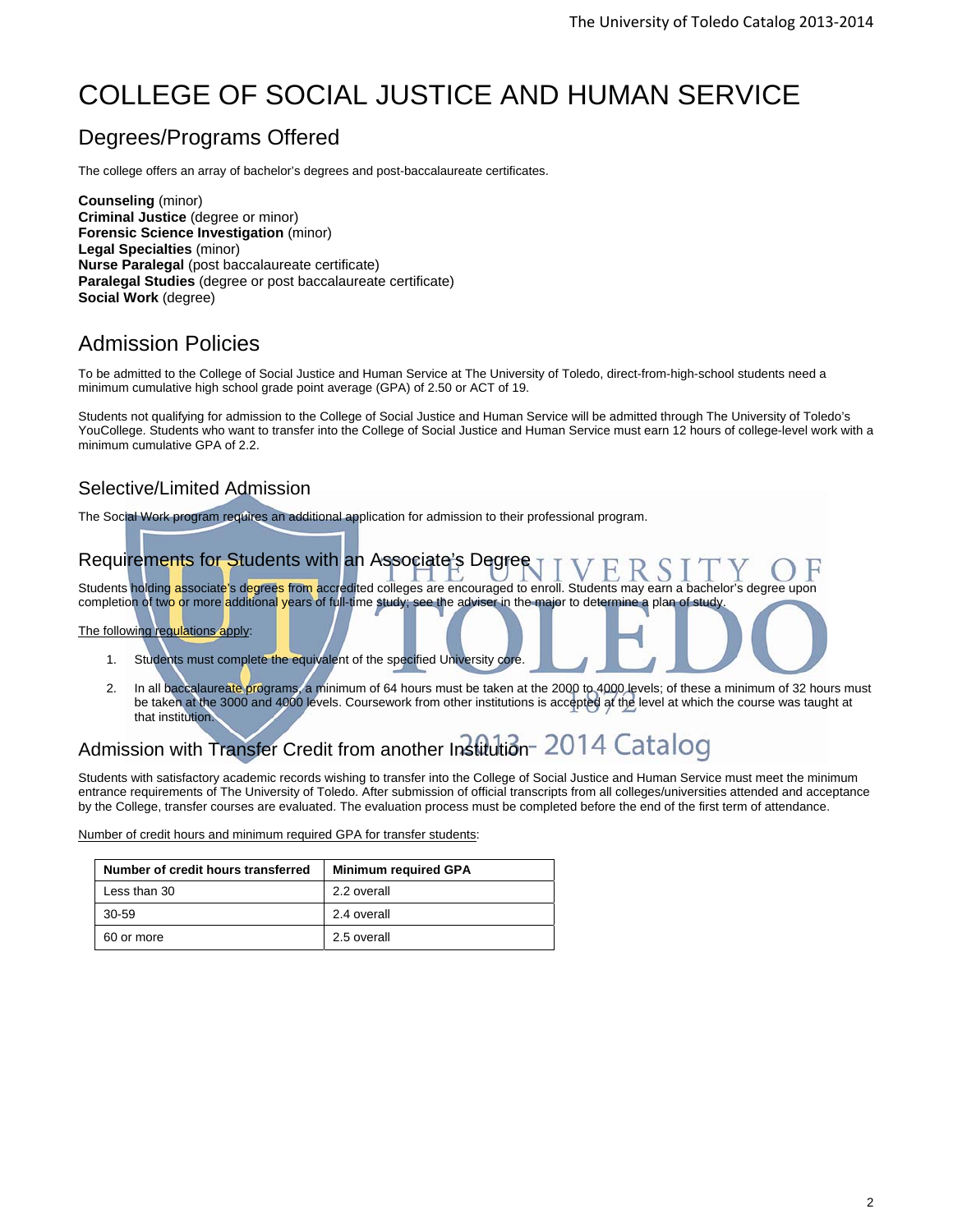### Readmission of Former Students

Undergraduate students who discontinue course work for a period of at least one academic year (not including summer) must request readmission to the University. If students have taken any course work at another institution during the time they have been away from the University (other than transient status), they must complete a new application in the Office of Undergraduate Admission and meet transfer admission requirements.

**Students who have not taken course work for more than 12 months must comply with the college requirements at the time of readmission.** When seeking readmission, students whose grade point average (GPA) is below 2.0 can only be readmitted on approval of the associate dean. Students with a GPA of 2.0 or higher may seek readmission in the college office.

## Change of College

Students in good standing (minimum cumulative GPA of 2.0) who wish to change from another college within The University of Toledo to the College of Social Justice and Human Service should make an appointment with a college adviser in the Office of Student Services to discuss the transfer and have academic records reviewed. All program requirements, including University core, must be fulfilled as specified in the catalog for the year in which the student enters the College. All undergraduate hours attempted and earned at the University of Toledo, as well as the GPA, will transfer.

#### Honors Program

The Honors College and the College of Social Justice and Human Service provide opportunities for challenging and individualized study for undergraduate students of unusually high ability, motivation and initiative. For admission requirements, see Admission to the Jesup Scott Honors College in the General Section of this catalog.

# **Academic Policies**

The College of Social Justice and Human Service adheres to all of The University of Toledo policies and procedures. Please refer to the General Section of this catalog for academic policies governing all students enrolled at the University. In any case where University, college, departmental and/or program policies conflict, the most stringent policy applies. Students should consult with their program for a complete list of all policies and procedures specifically related to their program.

# Academic Advising

The Office of Student Services coordinates academic advising for the College of Social Justice and Human Service. The office's mission is to provide quality, timely and comprehensive student services that will enhance student success in achieving academic goals. Although the ultimate responsibility for making personal and educational decisions rests with the student, his/her potential for academic success can improve considerably through a strong relationship with the adviser, who can provide assistance in identifying educational options and enhancing student potential.

Students in the College of Social Justice and Human Service are assigned academic advisers. Essential services provided by advisers include degree requirements, career opportunities, and interpretations of college and University policies and procedures. Student services is located in 3100 Gilham Hall.

## GPA Recalculation for Repeated Courses



Student who have retaken a course and earned a higher grade may petition to have the first grade excluded from grade point average. Credit will only be awarded once for repeated courses. If a grade has been deleted that grade will not be used in determining the UT grade point average. However, all grades, including those for repeated courses, will be included in the determination of eligibility for graduation honors, fellowships, or other distinctions awarded on the basis of GPA. No more than a total of 12 semester hours of course work will be deleted. Students who have had their GPAs recomputed under the Academic Forgiveness Policy are not eligible for grade deletions. Specific programs within the college may have more rigorous requirements for grade deletions of major or related courses.

### Withdrawal Policy (W Grades)

The number of credit hours of W is limited to 22 hours for all undergraduate students in degree programs in the College of Social Justice and Human Service. Once a student has accumulated 22 hours of W, further withdrawals will be counted as F's in computation of the student's GPA for the purposes of probation or suspension. In addition, students risk the loss of financial aid if they accumulate excessive hours of W.

#### Academic Probation and Suspension

Students with a cumulative GPA of less than 2.0 are automatically placed on probation until a cumulative GPA of 2.0 is achieved. While on probation, it is recommended students enroll for 12 or fewer credit hours. Students on probation must see an adviser.

Academic suspension means the student is prohibited from registering at The University of Toledo for a period of at least one semester. A student is subject to academic suspension if his or her GPA continues to fall below the minimum of 2.0 or if he or she fails to make sufficient progress toward attainment of the degree by accumulating excess W grades. Students may remove Incompletes while under suspension. Refer to the UT Policy web site for additional information on academic suspension.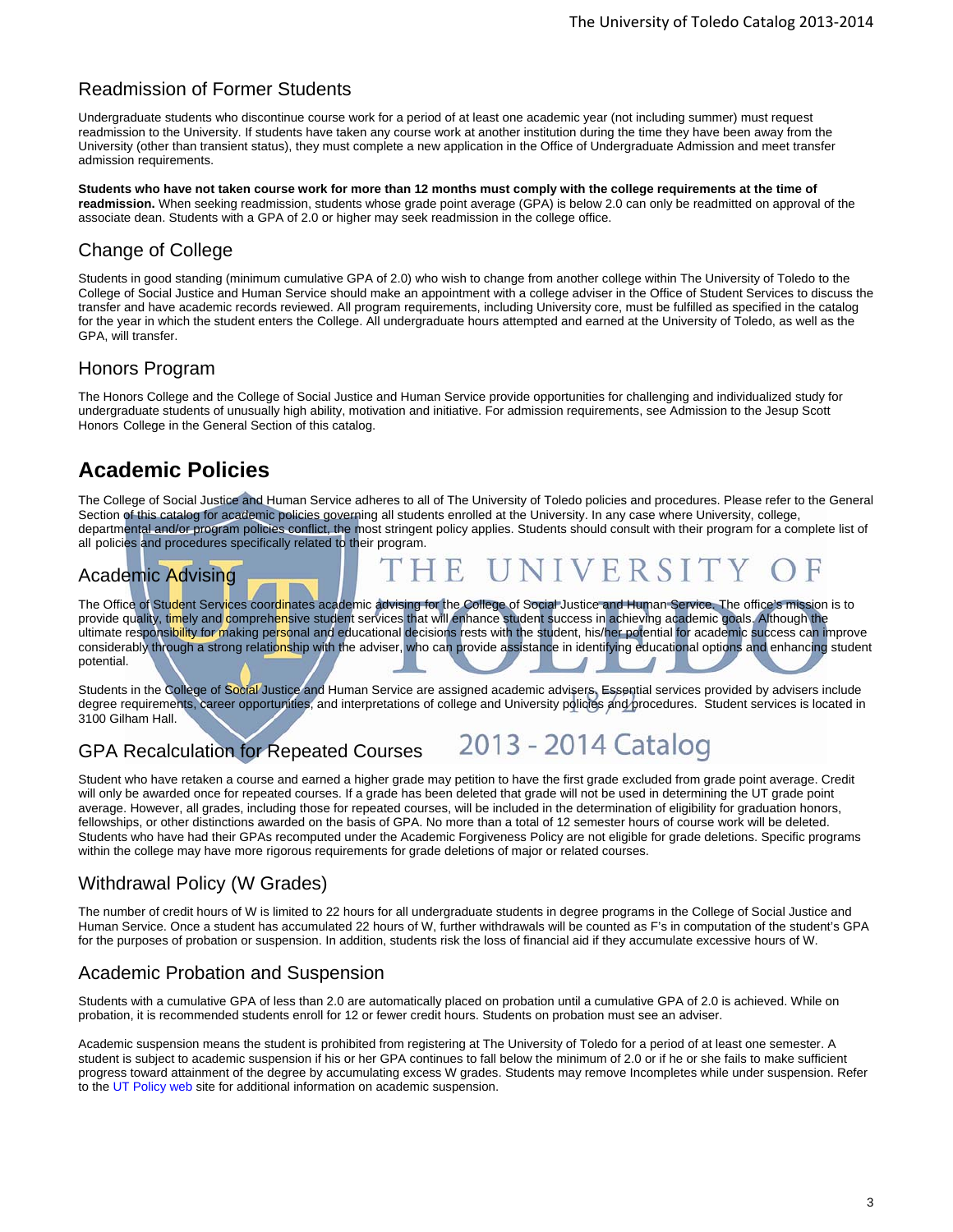#### Dismissal

Dismissed students are not eligible for readmission to the College of Social Justice and Human Service.

#### A student may be dismissed for:

- Failing to meet the conditions of readmission after suspension from the College of Social Justice and Human Service.
- Demonstrating patterns of behavior that are inappropriate for students preparing for professional roles or for failing to meet the morals standard as defined by the state of Ohio.

Regulations for probation, suspension and dismissal apply to both full-time and part-time students. In all matters, the dean's decision is final.

#### Academic Honesty

Refer to the UT Policy web site for further information on Academic Honesty.

#### Academic Grievance

Students have the responsibility and right to call to the attention of a professor any course grade believed to be in error. The college grievance procedure must be initiated within 60 days of the posting of the final grade. Academic grievances must follow the procedure described below:

- The student meets with the professor to attempt to resolve the problem.
- If meeting with the professor does not resolve the problem, the student must discuss the problem with the department chair of the faculty member who issued the grade. The chair attempts to resolve the problem, but may not unilaterally change the grade.
- If meeting with the chair does not resolve the issue, the student will forward the appeal to the associate dean of the College of Social Justice and Human Service.
- The college's Petition for Academic Grievance should be used for this purpose. The student must state the reasons for the appeal and the desired outcome. The student must meet with the associate dean to review and discuss the problem. The associate dean will attempt to resolve the problem by meeting with the appropriate faculty member, but may not unilaterally change the grade.
- If the student wishes to continue the appeal, he/she must forward the appropriate information relative to the problem to the Student Grievance Council. Information on this process may be found in The University of Toledo Student Handbook. Note: If the grievance occurs during the fall or summer semester, a grievance petition must be filed with the chair of the Student Grievance Council no later than the last day of classes in the next semester. If the grievance occurs during the spring semester, the grievance petition must be filed with the chair of the Student Grievance Council no later than the last day of classes in the final summer session.

#### Student Responsibilities

Students are responsible to complete the following:

- All first-year students must see an adviser each semester; all College of Social Justice and Human Service students are strongly encouraged to see a faculty or academic adviser at least once a year.
- Readmit students are responsible for degree requirements in effect at the time of readmission.
- Students are responsible for fulfilling all degree requirements.
- Students are encouraged to meet with their academic advisers as needed for assistance.
- Students must contact the Office of Student Services to schedule an advising appointment.

# **Degree Requirements**

#### **College of Social Justice and Human Service**

Students in baccalaureate programs in the College of Social Justice and Human Service must complete a minimum of 124 hours of course work and have the proper number of credit hours as outlined in their program of study. In all baccalaureate programs, a minimum of 64 hours must be taken at the 2000 levels or above; of these, a minimum of 32 hours must be taken at the 3000 and 4000 levels.

#### University Core Curriculum

Students earning bachelor's or associate's degrees in all University colleges and programs are required to complete the University Core Curriculum. Those courses are distributed in the areas of English composition, mathematics, humanities/fine arts, social sciences, natural sciences and multicultural studies (see the General Section of this catalog for details). Some colleges and programs require courses in these areas over and above those required to fulfill University core requirements. The student's academic department or college office should be contacted for specific details.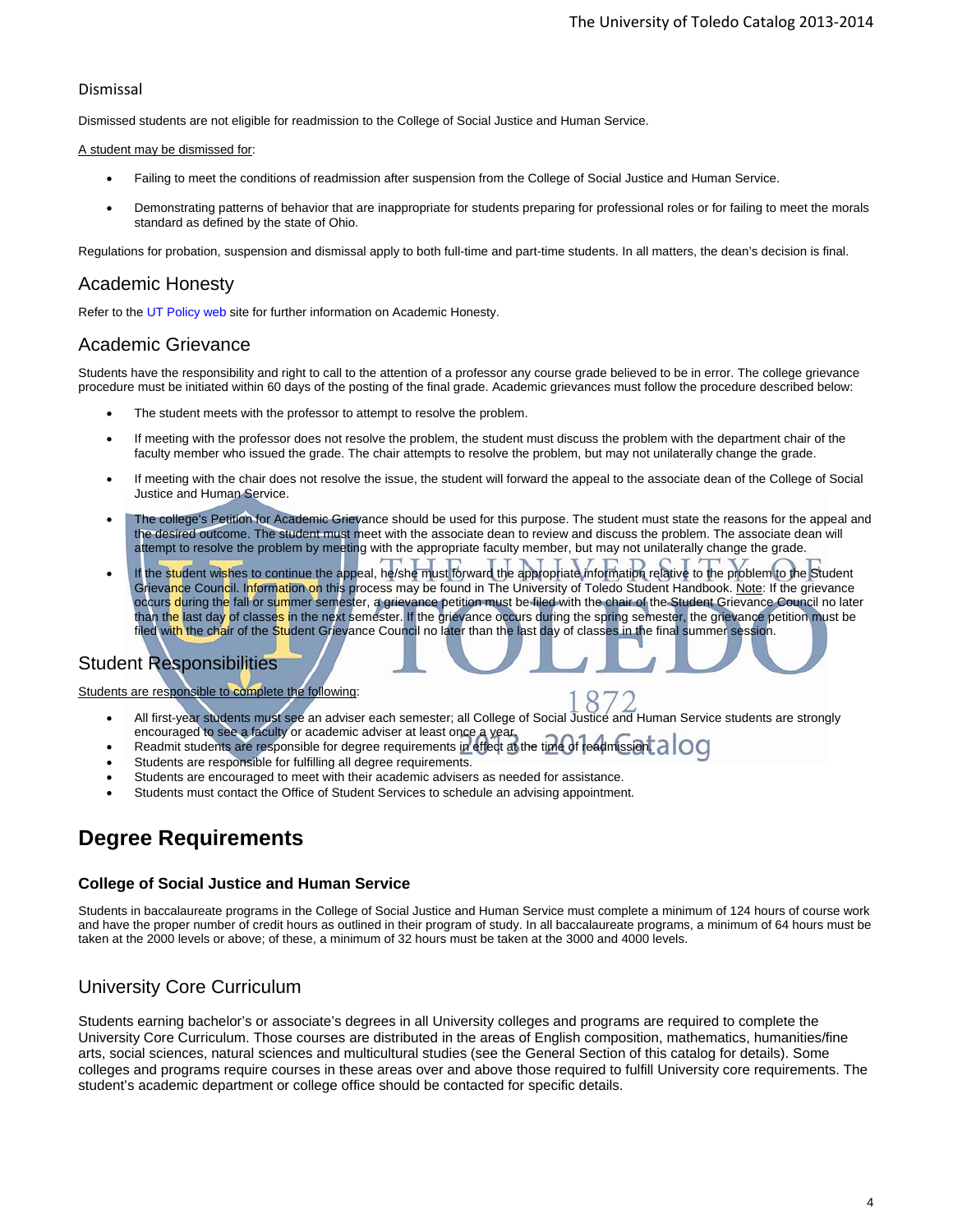### Residence Requirement

Students transferring from other institutions must earn at least 32 credit hours in the College of Social Justice and Human Service at The University of Toledo to be eligible for graduation.

Full-time students transferring into Social Justice and Human Service programs must complete at least the final semester and 25 percent of their program of study in residence within the college. Part-time students must complete the last 12 credit hours and 25 percent of the program of study within the college.

## Application for Graduation

See the UT Policy web site for additional information.

# **Department of Criminal Justice, Social Work and Legal Specialties**

#### Degree Programs

Bachelor of Science in Criminal Justice Minor in Criminal Justice Minor in Forensic Science Investigation

Bachelor of Social Work Honors in Social Work

Bachelor of Science in Paralegal Studies Post-Baccalaureate Certificate in Paralegal Studies Nurse Paralegal Certificate Minor in Legal Specialties Honors in Legal Specialties

# **Criminal Justice Programs**

The undergraduate programs in criminal justice include a baccalaureate degree in criminal justice and minors in criminal justice and in forensic science investigation.

# Bachelor of Science in Criminal Justice

The Bachelor of Science (B.S.) degree in criminal justice is designed to prepare students to enter law enforcement, corrections, probation, parole, private security, juvenile justice and related careers. In addition, the B.S. program provides preparation for students who wish to attend graduate school in criminal justice, a related field, or law school.

The undergraduate curriculum consists of a liberal arts core, criminal justice core and electives, general electives and supporting courses from related disciplines to form an understanding of justice (e.g., political science, public administration, sociology, history, business and social work). Because good communication and computer skills are important to the criminal justice professional and to students planning to attend graduate or law school, courses in writing, speaking and computer use are part of the curriculum. The faculty is committed not only to teaching about criminal justice systems, but also to challenging students to explore the concept of justice and to develop their own ethical paradigms. Accordingly, course work in ethics is required. Faculty members also emphasize the development of critical thinking, analytical and problemsolving skills in their instruction.

#### Requirements for the Bachelor of Science in Criminal Justice

Student should follow and complete the degree requirements as displayed in the criminal justice program of study chart.

| Requirement                           | Hours |
|---------------------------------------|-------|
| University core courses               | 34    |
| Criminal justice required courses     | 39    |
| Criminal justice elective courses     | 12    |
| Computer science/applications courses | 3     |
| General electives                     | 36    |
| Minimum total hours                   | 124   |
| Minimum hours at 2000/4000 level      | 64    |
| Minimum hours at 3000/4000 level      | 32    |
| Minimum GPA                           | 20    |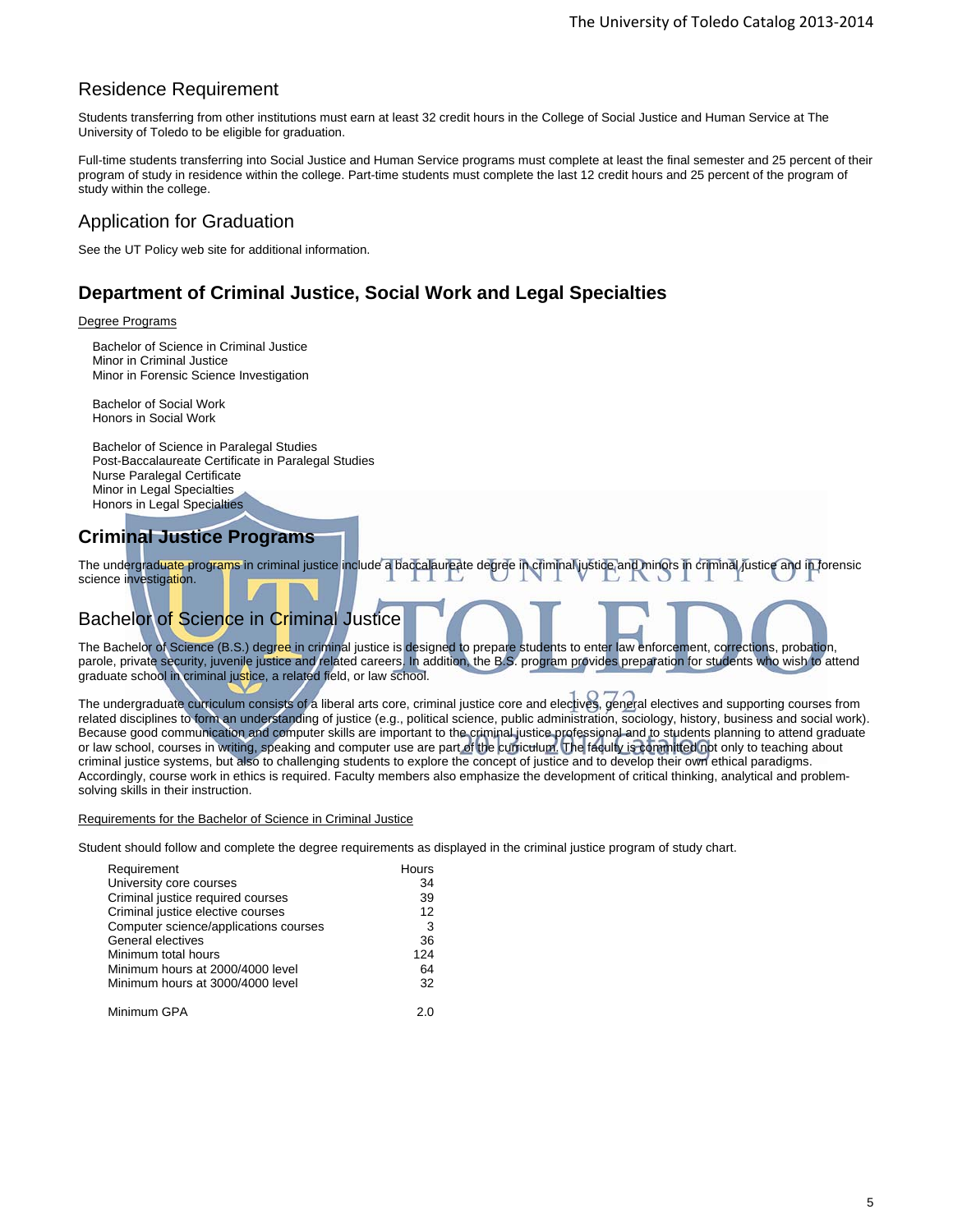Below is a sample curriculum for the Bachelor of Science in Criminal Justice. Sample curriculum is subject to change. Please consult the department for up-to-date information.

|                   | <b>Fall Semester</b>                                                                                                                                                                                                     |                       | <b>Spring Semester</b>                                                                                                                                            |                       |
|-------------------|--------------------------------------------------------------------------------------------------------------------------------------------------------------------------------------------------------------------------|-----------------------|-------------------------------------------------------------------------------------------------------------------------------------------------------------------|-----------------------|
| Year <sub>1</sub> | ENGL 1110 or 1110 College Composition I<br>PSY 1010 Principals of Psychology<br>CRIM 1010 Criminal Justice<br><b>CRIM 1040 Human Relations</b><br><b>HHS 1000 Freshman Orientation</b><br><b>Computer Science Course</b> | 3<br>3<br>3<br>3<br>3 | CRIM 1110 Penology<br>CRIM 1240 Policing<br><b>PSC American National Government</b><br>SOC 1010 Intro to Sociology<br>MATH 1180 Math for Liberal Arts (or higher) | 3<br>3<br>3<br>3<br>3 |
|                   | <b>Total Hours</b>                                                                                                                                                                                                       | 16                    | <b>Total Hours</b>                                                                                                                                                | 15                    |
| Year <sub>2</sub> | CRIM 2200 Criminal Law<br><b>CRIM 2230 Constitutional Law</b><br>ENGL 1130 or College Comp II (or higher)<br>Humanities/Fine Arts Course<br>Elective                                                                     | 3<br>3<br>3<br>3<br>3 | CRIM 2150 Applied Psy and Crim<br>CRIM 2250 Juvenile Justice<br>Humanities/Fine Arts Course<br>Natural Science Course<br>Elective                                 | 3<br>3<br>3<br>3<br>3 |
|                   | <b>Total Hours</b>                                                                                                                                                                                                       | 15                    | <b>Total Hours</b>                                                                                                                                                | 15                    |
| Year <sub>3</sub> | <b>CRIM Electives</b><br>Natural Science Course<br><b>Multicultural Course</b><br>Electives                                                                                                                              | 6<br>3<br>3<br>6      | CRIM 4100 Research Methods in Crim Justice<br><b>CRIM Elective</b><br>Electives                                                                                   | 3<br>3<br>9           |
|                   | <b>Total Hours</b>                                                                                                                                                                                                       | 18                    | <b>Total Hours</b>                                                                                                                                                | 15                    |
| Year 4            | CRIM 4200 Ethics in Criminal Justice<br>CRIM 4590 Adm of Criminal Justice<br><b>Electives</b>                                                                                                                            | 3<br>3<br>9           | CRIM 4300 Theories of Criminal Justice<br><b>CRIM Elective</b><br>Electives<br><b>Multicultural Course</b>                                                        | 3<br>3<br>6<br>3      |
|                   | <b>Total Hours</b>                                                                                                                                                                                                       | 15                    | <b>Total Hours</b><br>TITTT<br>$\mathbf{D}$<br>TTI<br>$\cap$ T                                                                                                    | 15                    |

Courses are available in the summer. Students should consult an academic adviser or the summer course schedule to develop a program of study that includes summer courses. Please note that CRIM 4590 is a capstone class required to be taken at The University of Toledo.

# **Minor in Criminal Justice**

The minor in criminal justice designed to give the student an overview of the criminal justice discipline; it includes an introductory course and a foundational course in each of the four areas recommended by the Academy of Criminal Justice Sciences (i.e., penology, policing, constitutional law and juvenile justice). The remaining six hours give the student freedom to explore areas of interest in criminal justice.

| Required                              | Hours |                     |
|---------------------------------------|-------|---------------------|
| <b>CRIM 1010 Criminal Justice</b>     |       |                     |
| CRIM 1110 Penology                    |       | 2013 - 2014 Catalog |
| CRIM 1240 Policing                    |       |                     |
| <b>CRIM 2230 Constitutional Law</b>   |       |                     |
| CRIM 2250 Juvenile Justice            |       |                     |
| CRIM Electives at the 3000/4000 level |       |                     |

#### Minor in Forensic Science Investigation

The minor in forensic science investigation is designed to provide an overview of the importance of forensic science evidence in the criminal justice system. Students learn about the rules and procedures of evidence pertaining to admissibility of scientific and physical material; the basic methods of collection, preservation and analysis of evidence; and the methods of presentation of evidence in court.

This minor is designed for students planning to work for law enforcement agencies to better understand the importance and types of forensic science evidence in criminal investigations. It is not designed for students who plan to work in a crime laboratory or in jobs requiring in-depth scientific analysis of evidence. Those students interested in forensic science will need to obtain a degree (preferably at the graduate level) in the natural sciences.

| Required*                                        | Hours |
|--------------------------------------------------|-------|
| <b>BIOL 2250 Fundamentals of Life Science I</b>  | 4     |
| <b>BIOL 2170 Fundamentals of Life Science II</b> | 4     |
| BIOL 2180 Fundamentals of Life Science II Lab    |       |
| CHEM 1100 Concepts in Chemistry                  | 3     |
| CHEM 1150 Concepts in Chemistry Lab              |       |
| CRIM 2210 Criminal Investigation I               | 3     |
| CRIM 2220 Laws of Evidence                       | 3     |
| <b>CRIM 3290 Criminal Investigation II</b>       | 3     |
| CRIM 4940 Criminal Justice Internship            | 3     |

\*Students will be responsible for meeting all of the prerequisites and co-requisites for the required courses in the minor.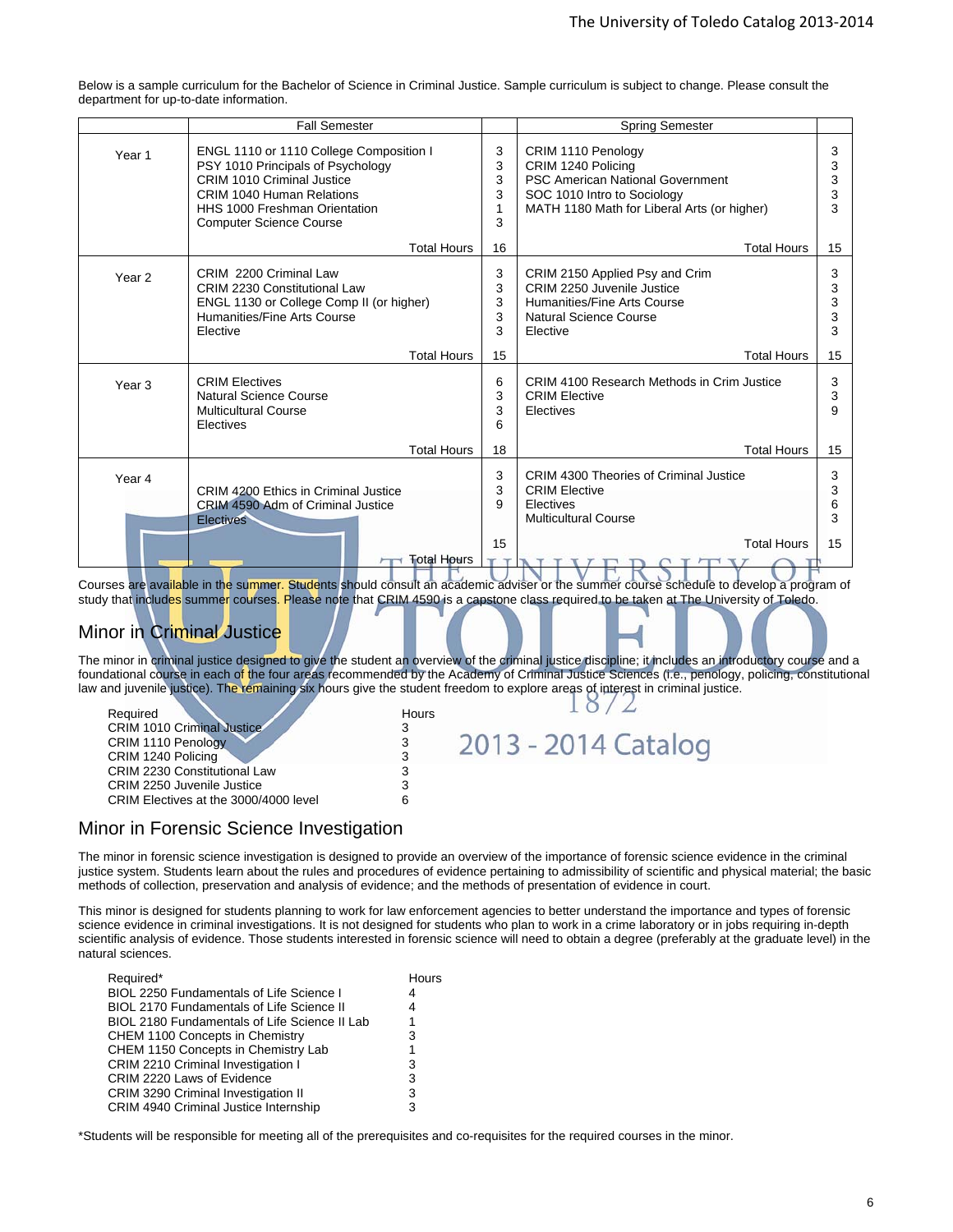### **Social Work Programs**

The program in social work consists of a baccalaureate degree that meets the educational requirements for the Licensed Social Worker level. Honors in social work is also available.

## Bachelor of Social Work

The social work program offers a bachelor of social work degree. The undergraduate social work program is fully accredited by the Council on Social Work Education and prepares students for entry into the beginning level of professional social work practice as generalist social workers who work in a variety of system sizes with various population groups. Graduates of the program meet the educational requirements for licensing at the Licensed Social Worker (LSW) level in the state of Ohio.

#### Admission Requirements

Freshmen entering The University of Toledo with the intent of majoring in social work should declare pre-social work as their major until they complete the requirements to apply to the social work program and have been accepted to the social work program.

Prior to applying to the social work program, the student must have:

- Completed 30 semester hours of course work;
- Minimum UT GPA of 2.25; and
- Completed SOCW 1030, 2010 and 2210 with a minimum major GPA of 2.5 and a grade no less than C in each of these social work courses.

Admission to the social work program is selective, students will not be permitted to enroll in social work courses at the 3000 level or higher unless they have been admitted to the social work program. Applications are available from advisers.

#### Degree Requirements

Students should follow and complete the degree requirements as displayed in the social work program degree chart. Social work students enroll in BIOL 1120 as part of the natural science requirements of the College of Social Justice and Human Service. Students may not take P/NC in major courses or related courses, except SOCW 4220.

Below is a sample curriculum for the Bachelor of Social Work. Sample curriculum is subject to change. Please consult the department for up-todate information.

|                   | <b>Fall Semester</b>                                                                                                                                                                                                                          |                                  | <b>Spring Semester</b>                                                                                                                                                                                |                       |
|-------------------|-----------------------------------------------------------------------------------------------------------------------------------------------------------------------------------------------------------------------------------------------|----------------------------------|-------------------------------------------------------------------------------------------------------------------------------------------------------------------------------------------------------|-----------------------|
| Year <sub>1</sub> | ENGL 1110 or 1110 College Composition La<br>SOC 1010 Intro to Sociology<br><b>MATH 1180 Mathematics for Liberal Arts</b><br>SOCW 1030 Intro to Social Welfare<br><b>Humanities/Fine Arts Elective</b><br><b>HHS 1000 Freshman Orientation</b> | 3<br>$\overline{3}$<br>3<br>3    | -ENGL 1130 or higher College Comp II<br><b>BIOL 1120 Survey of Biology</b><br>PSY 1010 Principles of Psychology<br><b>CMPT 1100 Comp Inform Applications</b><br><b>General Elective</b>               | 3<br>3<br>3<br>3<br>4 |
|                   | <b>Total Hours</b>                                                                                                                                                                                                                            | 16                               | <b>Total Hours</b>                                                                                                                                                                                    | 16                    |
| Year <sub>2</sub> | PSC 1200 American National Government<br>SOCW 2010 Survey of SW Profession<br>PSY 2510 Lifespan Dev Psychology<br>Natural Science Course<br>Elective                                                                                          | 3<br>$\frac{3}{5}$<br>3<br>4     | ECON 1010 Intro to Economic Issues<br>ANTH 2100 Human Society thru Film or<br><b>ANTH 2800 Cultural Anthropology</b><br>SOCW 2210 SW Field Experience I<br>Humanities/Fine Arts Elective<br>Electives | 3<br>3<br>3<br>3<br>3 |
|                   | <b>Total Hours</b>                                                                                                                                                                                                                            | 16                               | <b>Total Hours</b>                                                                                                                                                                                    | 15                    |
| Year <sub>3</sub> | SOCW 3110 Social Work Practice I<br>SOCW 3240 Human Behav - SocEnvt I<br>SOCW 3300Social Policy and Legislation<br>HIST 3250 or 3260 or 3310 or 4430<br>SOC 3290 or PSC 3110 or PSY 2100 or RESM<br>4100                                      | 3<br>3<br>3<br>3<br>3            | SOCW 3120 Social Work Interviewing<br>SOCW 3250 Human Behavior - Socenyt II<br><b>Humanities Elective</b><br><b>WGST Elective</b><br><b>SOCW Elective</b>                                             | 4<br>3<br>3<br>3<br>3 |
|                   | <b>Total Hours</b>                                                                                                                                                                                                                            | 15                               | <b>Total Hours</b>                                                                                                                                                                                    | 16                    |
| Year 4            | SOCW 4010 Social Work Research<br>SOCW 4120 SW Practice II<br>SOCW 4200 Field Lab II<br>SOCW 4220 Field II<br>SOC, PSY, WGST, AFST, DST Elective                                                                                              | 3<br>3<br>$\mathbf{1}$<br>5<br>3 | SOCW 4130 SW Practice III<br>SOCW 4210 Field Lab III<br>SOCW 4230 Field III<br>SOC 4660 Racial/Ethnic Minorities/US or<br>SOC 4670 African Americans in US<br>Elective                                | 3<br>1<br>5<br>3<br>3 |
|                   | <b>Total Hours</b>                                                                                                                                                                                                                            | 15                               | <b>Total Hours</b>                                                                                                                                                                                    | 15                    |

Entry to SOCW 4120, 4130, 4200, 4210, 4220 and 4230 require senior standing, a minimum overall GPA of 2.25, a minimum major GPA 2.5, a grade of C or better in all major courses and permission of the field director.

Departmental Honors in Social Work: Qualified juniors and seniors may apply to work for honors in social work.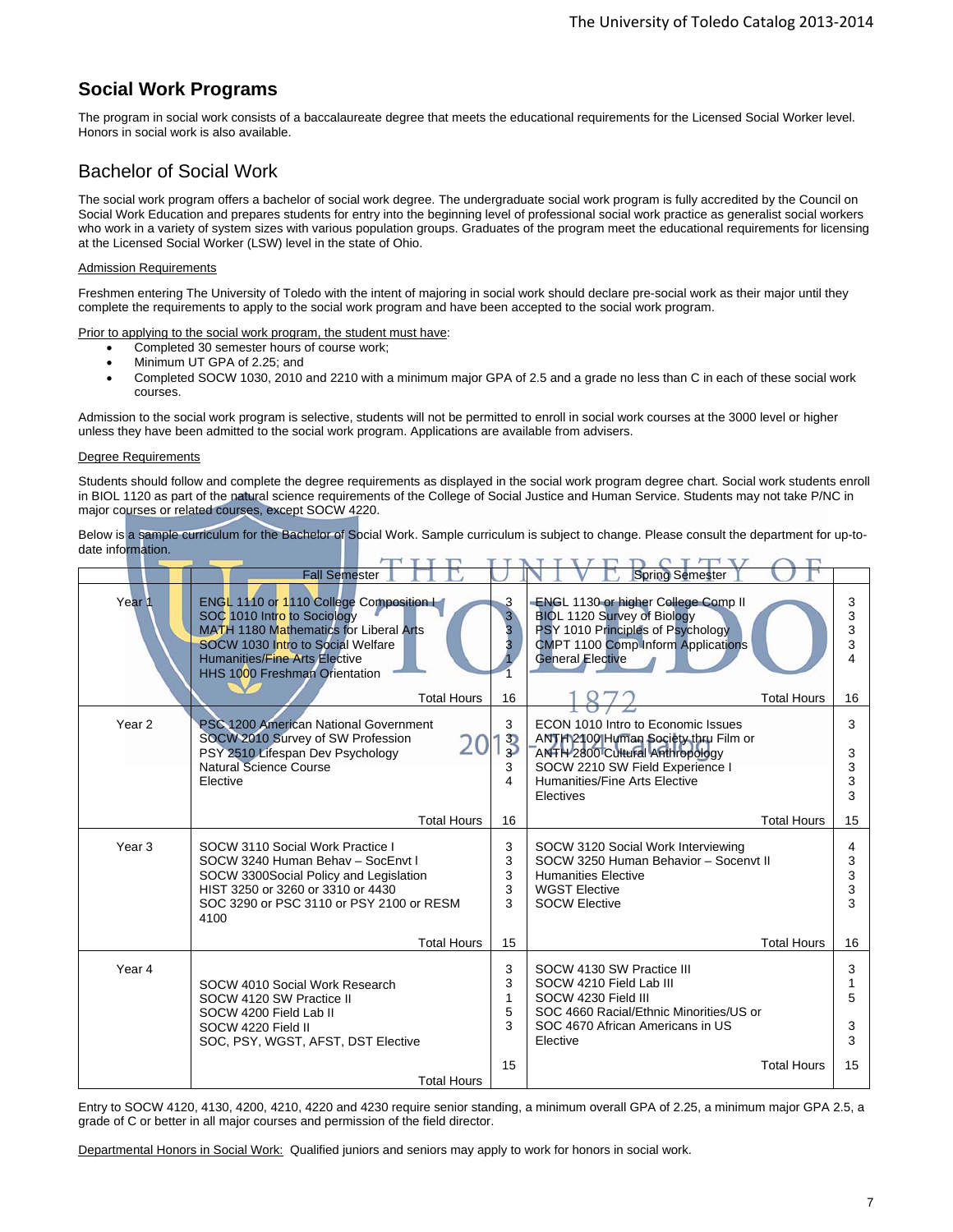The following are requirements for admission to the departmental honors program in social work:

- Minimum GPA of 3.3 in social work courses
- Minimum cumulative GPA of 3.0
- 12 hours completed work in social work, and
- Qualification as a social work major.

After being admitted to the departmental honors program in social work, the student must complete nine hours of independent work in social work. During the final semester before graduation, the student must pass a comprehensive examination or complete a research project. The honors topic and research project are to be developed in close conjunction with a faculty adviser. Students should discuss their special interests with faculty members or with an adviser who will help identify an appropriate faculty member to guide the honors work.

## **Legal Specialties Programs**

Undergraduate programs related to the legal profession are found in this department. Programs include academic course work and practical experiences designed to develop the knowledge, critical thinking and communication skills necessary for contributing to the legal profession. All of the department faculty are licensed attorneys, judges and magistrates and are available for career advising.

### Paralegal Studies Programs

A dynamic field of study, the legal specialties program in paralegal studies prepares students to be an integral part of the legal team, working under the supervision and direction of attorneys. Paralegals assist attorneys by conducting interviews and investigations, researching cases, drafting legal documents, and assisting at real estate closings, depositions and trials. All degree and certificate programs hold prestigious American Bar Association approval. Contact the program office at 419.530.7746 for more information.

### Prelaw Studies

No particular degree is required for admission to law school. Successful law students must possess good communication, logic and analytical skills, and have a fundamental understanding of the legal system. The paralegal studies program provides students with an excellent "pre-law" program by teaching those important skills. Graduates with a bachelor degree in paralegal studies who meet certain criteria will receive guaranteed admission to The University of Toledo College of Law.

### Bachelor of Science – Paralegal Program Degree Requirements

Below is a sample curriculum for the Bachelor of Science in the paralegal program. Sample curriculum is subject to change. Please consult the department for up-to-date information.

|                   | <b>Fall Semester</b>                                                                                                                                                                                                               |                                            | <b>Spring Semester</b>                                                                                                                                                                                   |                             |
|-------------------|------------------------------------------------------------------------------------------------------------------------------------------------------------------------------------------------------------------------------------|--------------------------------------------|----------------------------------------------------------------------------------------------------------------------------------------------------------------------------------------------------------|-----------------------------|
| Year <sub>1</sub> | <b>ENGL 1110 College Composition I</b><br>LGL 1010 Introduction to Law<br><b>LGL 1720 Law Practice Management</b><br>MATH 1320 College Algebra<br><b>LGL 2120 Real Estate Transactions</b><br><b>HHS 1000 Freshman Orientation</b> | $\overline{3}$<br>$\overline{3}$<br>3<br>3 | ENGL 1130 or higher Comp II<br>LGL 1160 Legal Research<br>LGL 1150 Tort Law<br><b>CMPT 1100 or BUAD 1020</b><br>Social Science Elective                                                                  | 3<br>3<br>3<br>3<br>3       |
|                   | Total Hours                                                                                                                                                                                                                        | $-16$                                      | <b>Total Hours</b>                                                                                                                                                                                       | 15                          |
| Year 2            | <b>LGL 2020 Civil Procedure</b><br>LGL 2130 Family Law<br>LGL 2700 Advocacy: Mock Trial<br>BUAD 2040 Financial Acct. Information<br>Social Science Elective                                                                        | '3<br>3<br>3<br>3<br>3                     | <b>LGL 2110 Estate &amp; Probate Administration</b><br>LGL 2210 Prac & Prod of Admin Law<br>PHIL 1020 Critical Thinking<br><b>Humanities Flective</b><br>Elective                                        | 3<br>3<br>3<br>3<br>3       |
|                   | <b>Total Hours</b>                                                                                                                                                                                                                 | 15                                         | <b>Total Hours</b>                                                                                                                                                                                       | 15                          |
| Year <sub>3</sub> | LGL 3030 Adv Legal Research/Writing<br>LGL 3050 Bankruptcy Pract & Cons Appl<br>PHIL Elective at 3000/4000 level<br><b>Legal Specialty Option</b><br>Natural Science Elective                                                      | 3<br>3<br>3<br>3<br>3                      | <b>LGL 3010 Law of Business Associations</b><br>LGL 3330 Litigation<br><b>LGL 4130 Clinical Experience</b><br><b>Legal Specialty Option</b><br><b>Multicultural Elective</b><br>Natural Science Elective | 3<br>3<br>3<br>3<br>3<br>3  |
|                   | <b>Total Hours</b>                                                                                                                                                                                                                 | 15                                         | <b>Total Hours</b>                                                                                                                                                                                       | 18                          |
| Year 4            | LGL 4030 Contract Law<br>LGL 3350 Alternative Dispute Resolution<br>PHIL Elective at 3000/4000 level<br><b>Legal Specialty Option</b><br><b>General Elective</b><br><b>Total Hours</b>                                             | 3<br>3<br>3<br>3<br>3<br>15                | LGL 4940 Advanced Paralegal Internship<br>Legal Specialty Option<br><b>Multicultural Elective</b><br><b>General Elective</b><br><b>General Elective</b><br><b>Total Hours</b>                            | 3<br>3<br>3<br>3<br>3<br>15 |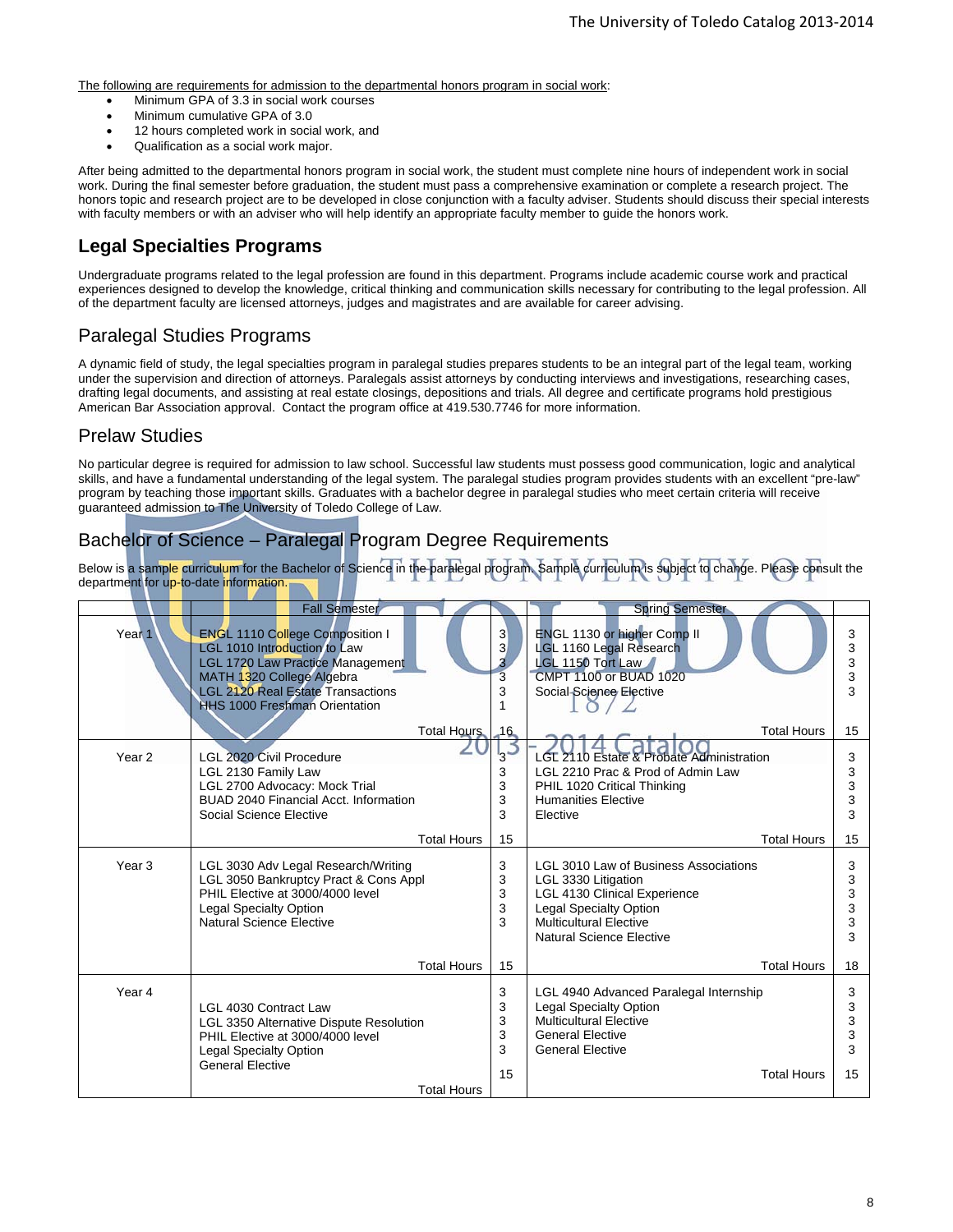# Post Baccalaureate Certificate in Paralegal Studies – Degree Requirements

To be accepted into this program, students must have at least a four-year bachelor degree.

Below is a sample curriculum for the certificate program. Sample curriculum is subject to change. Please consult the department for up-to-date information.

|        | <b>Fall Semester</b>                                                                                                                              |    | <b>Spring Semester</b>                                                                                                                           |    |
|--------|---------------------------------------------------------------------------------------------------------------------------------------------------|----|--------------------------------------------------------------------------------------------------------------------------------------------------|----|
| Year 1 | LGL 1010 Introduction to Law<br>LGL 1720 Law Practice Management<br>LGL 2020 Civil Procedure<br>LGL 2120 Real Estate Transactions<br>Law Elective |    | LGL 1150 Tort Law<br>LGL 1160 Legal Research<br>LGL 2110 Estate & Probate Administration<br>LGL 2940 Paralegal Internship<br><b>Law Elective</b> |    |
|        | Total Hours                                                                                                                                       | 15 | <b>Total Hours</b>                                                                                                                               | 15 |

#### **Law Electives – choose two from the list below:**

| LGL 2210 Practice & Procedures in Administrative Law |
|------------------------------------------------------|
|------------------------------------------------------|

- LGL 2130 Family Law (Prereq: LGL 1010 & LGL 1160) 3
- 
- LGL 2700 Advocacy: Mock Trial 3 LGL 3010 Law of Bus Assoc (Prereq: LGL 1010 & LGL1720)
- LGL 3030 Adv Leg Res (Prereq: LGL 1010 & LGL1160) 3<br>LGL 3050 Bankr Prac (Prereq: LGL 1010 & LGL1160) 3 LGL 3050 Bankr Prac (Prereq: LGL 1010 & LGL1160)
- 
- LGL 3330 Litigation (Prereq: LGL 1150 & LGL2020) 3<br>
LGL 3350 Alt Dispute Res (Prereq: LGL 1010, 1150 & 2020) 3 LGL 3350 Alt Dispute Res (Prereq: LGL 1010, 1150 & 2020)
- LGL 4030 Contract Law (Prereq: LGL 1010 & LGL1160) 3
- LGL 1130 Clinical Exp (Prereq: LGL 1010 & LGL1160) 3

Although the Paralegal Internship may be taken by post-baccalaureate certificate students during their second semester, it is strongly suggested that it be taken alone in the student's third semester.

# Nurse Paralegal Certificate – Degree Requirements

The nurse paralegal certificate program prepares practicing nurses for careers in law where medical education and experience are needed. Examples of these areas of the law are medical malpractice, personal injury, workers compensation, wrongful death and social security.

Below is a sample curriculum for the certificate program. Sample curriculum is subject to change. Please consult the department for up-to-date information.



## Minor in Legal Specialties Requirements

# 2013 - 2014 Catalog

Below is a sample curriculum for the minor in legal specialties. Sample curriculum is subject to change. Please consult the department for up-todate information.

|        | <b>Fall Semester</b>                                                                     |                                    | <b>Spring Semester</b>                            |             |
|--------|------------------------------------------------------------------------------------------|------------------------------------|---------------------------------------------------|-------------|
| Year 1 | LGL 1010 Introduction to Law<br>LGL 2120 Real Estate Law<br>Law Elective<br>Law Elective | P<br>ົ<br>IJ<br>ົ<br>IJ<br>ີ<br>رب | LGL 1150 Tort Law<br>Law Elective<br>Law Elective | 3<br>3<br>3 |
|        | <b>Total Hours</b>                                                                       | 12                                 | <b>Total Hours</b>                                | 9           |

#### **Law Electives – choose four from the following:**

| LGL 1160 Legal Research (Prereg: LGL 1010)                                    | 3 |
|-------------------------------------------------------------------------------|---|
| LGL 2110 Estate & Probate Administration                                      |   |
| LGL 2130 Family Law (Prereg: LGL 1010 & LGL 1160)                             | 3 |
| LGL 2700 Advocacy: Mock Trial                                                 | 3 |
| LGL 3010 Law of Bus Assoc (Prereg: LGL 1010 & LGL1720)                        |   |
| LGL 3110 Personal Law (Prereq: Jr Standing or Instructor Permission)          | з |
| LGL 3120 Personal Law II (Prereq: LGL 3120)                                   | 3 |
| LGL 3350 Alt Dispute Res (Prereq: LGL 1010, 1150 & 2020)                      |   |
| LGL 4030 Contract Law (Prereq: LGL 1010 & LGL1160)                            | 3 |
| LGL 4230 Health Care & the Law (Prereg: Jr Standing or Instructor Permission) | 3 |
|                                                                               |   |

Students will be responsible for meeting all of the prerequisites for the required courses in the minor.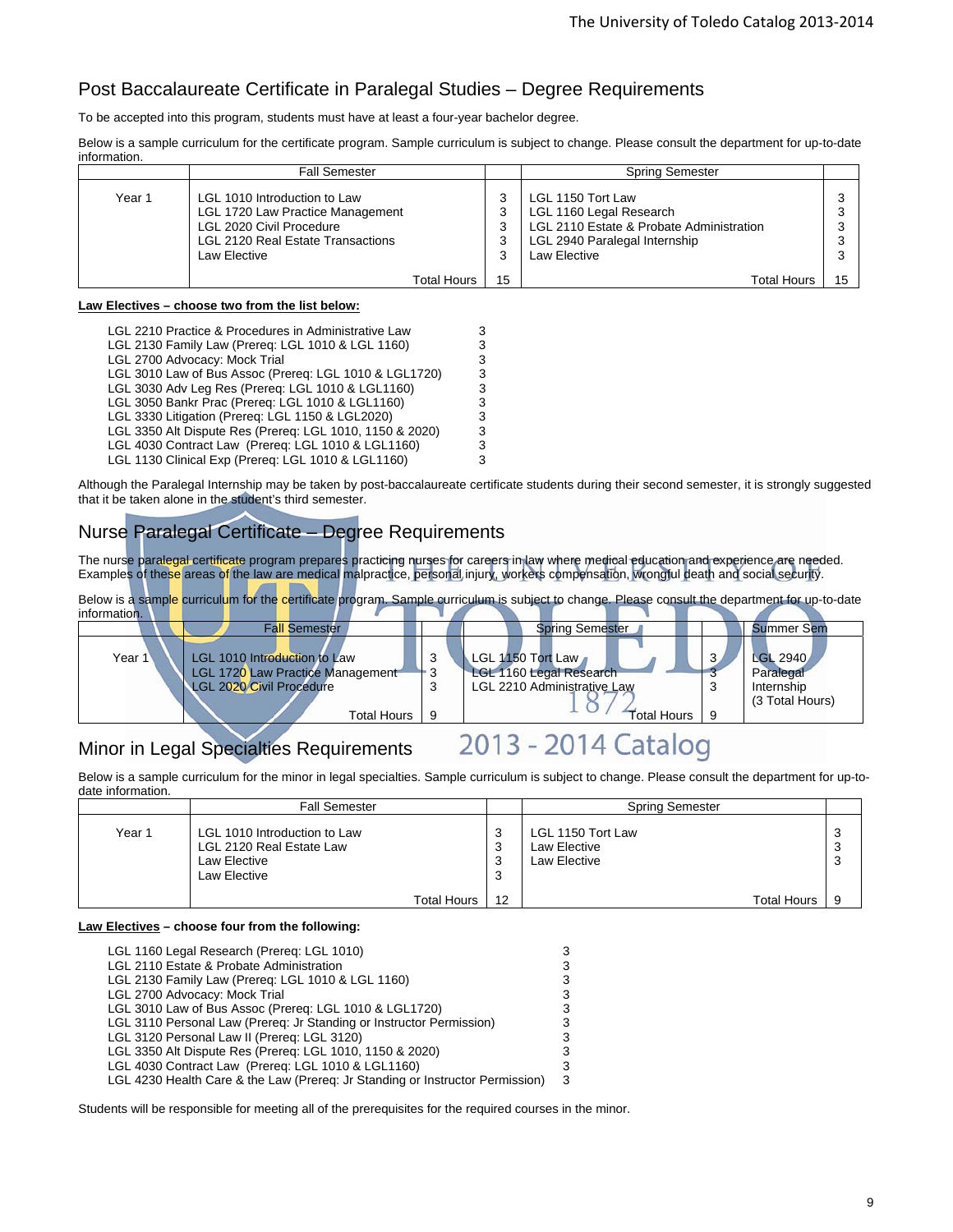#### Departmental Honors in Legal Specialties

To be awarded, upon graduation, the citation "Honors in Legal Specialties" an admitted student must:

- 1. Successfully complete 9 hours of LGL honors courses, and
- 2. Maintain at least a cumulative GPA of 3.5 in the student's entire paralegal studies program of study, and
- Submit to the program director a portfolio of the student's honor's work for verification before applying for graduation.

#### **Students should register for the honors section of 3 courses from the following list, and consult with the paralegal studies instructors regarding the honors requirements in those courses:**

| LGL 3010 Law of Bus Assoc (Prereg: LGL 1010 & LGL1720)                        | 3 |
|-------------------------------------------------------------------------------|---|
| LGL 3030 Adv Leg Res (Prereq: LGL 1010 & LGL1160)                             | 3 |
| LGL 3050 Bankr Prac (Prereg: LGL 1010 & LGL1160)                              | 3 |
| LGL 3110 Personal Law (Prereg: Jr Standing or Instructor Permission)          | 3 |
| LGL 3120 Personal Law II (Prereq: LGL 3120)                                   | 3 |
| LGL 3330 Litigation (Prereq: LGL 1150 & LGL2020)                              | 3 |
| LGL 4030 Contract Law (Prereq: LGL 1010 & LGL1160)                            | 3 |
| LGL 4230 Health Care & the Law (Prereq: Jr Standing or Instructor Permission) | 3 |

### **Department of School Psychology, Higher Education and Counselor Education**

#### Degree Programs

Minor in Counseling Undergraduate Certificate in Chemical Dependency Counseling Counselor Education Program

#### Minor in Counseling

The Counseling Minor allows undergraduates to learn basic concepts and skills used in the counseling profession including counseling theories and skills, substance abuse treatment and prevention and case management. The minor will not lead to licensure or certification but will be a sound foundation for students wishing to pursue a master's degree in counseling or other helping professions.

1872

2013 - 2014 Catalog

**The counseling Minor requires a minimum of 19 semester** CESP Required Core Course – 4 hours

COUN 1110 Fundamentals of Human Mental Health 4

CESP Electives - 15 hours (At least 8 hours must be at 3000 or 4000 level) COUN 1240 Substance Abuse Issues in Mental Health 3 COUN 2120 Group and Therapeutic Approaches 4 COUN 2220 Family Theories & Cult Infl in Mental Health 3 COUN3110 Case Management in Mental Health 3 COUN 3140 Substance Abuse Pre & Com Program 3 COUN 3150 Models of Treatment for Substance Abuse 3 COUN 3220 Theories in Mental Health 3 COUN 4080 Essentials of Helping Relationships 3<br>COUN 4240 Substance Abuse Treatment Techniques 3 COUN 4240 Substance Abuse Treatment Techniques

### Undergraduate Certificate in Chemical Dependency Counseling

This certificate program is designed to help students meet the academic requirements for licensure as a Licensed Chemical Dependency Counselor II or Licensed Chemical Dependency Counselor III. Students must either have a degree or be working toward completion of a degree. To qualify for licensure as a LCDC II, students must have an associate's degree in a behavioral science (e.g., psychology, social work, etc.) or a bachelor's degree in any subject. To qualify for licensure as an LCDC III, students must have a bachelor's degree in a behavioral science. Students seeking a LCDC II license will need to document completion of 6,000 hours of chemical dependency counseling related work experience of which a minimum of twenty percent must be in chemical dependency counseling. This work can include paid and volunteer hours. An associate's degree in a behavioral science (e.g., psychology, social work) may substitute for one thousand hours of work experience. Students seeking a LCDC III license will need to document completion of 4,000 hours of chemical dependency counseling related work experience of which a minimum of twenty percent must be in chemical dependency counseling.

**The undergraduate Certificate in Chemical Dependency Counseling requires a minimum of 22 credit hours as follows:** 

| <b>COUN 1240</b> | Substance Abuse Issues in Mental Health      | 3 |
|------------------|----------------------------------------------|---|
| <b>COUN 2120</b> | Group and Therapeutic Approaches             | 4 |
| <b>COUN 2220</b> | Family Theories & Cult Infl in Mental Health | 3 |
| <b>HEAL 3300</b> | Drug Awareness                               | 3 |
| <b>COUN 3140</b> | Substance Abuse Pre& Com Program             | 3 |
| <b>COUN 3150</b> | Models of Treatment for Substance Abuse      | 3 |
| <b>COUN 4240</b> | Substance Abuse Treatment Techniques         | 3 |
|                  |                                              |   |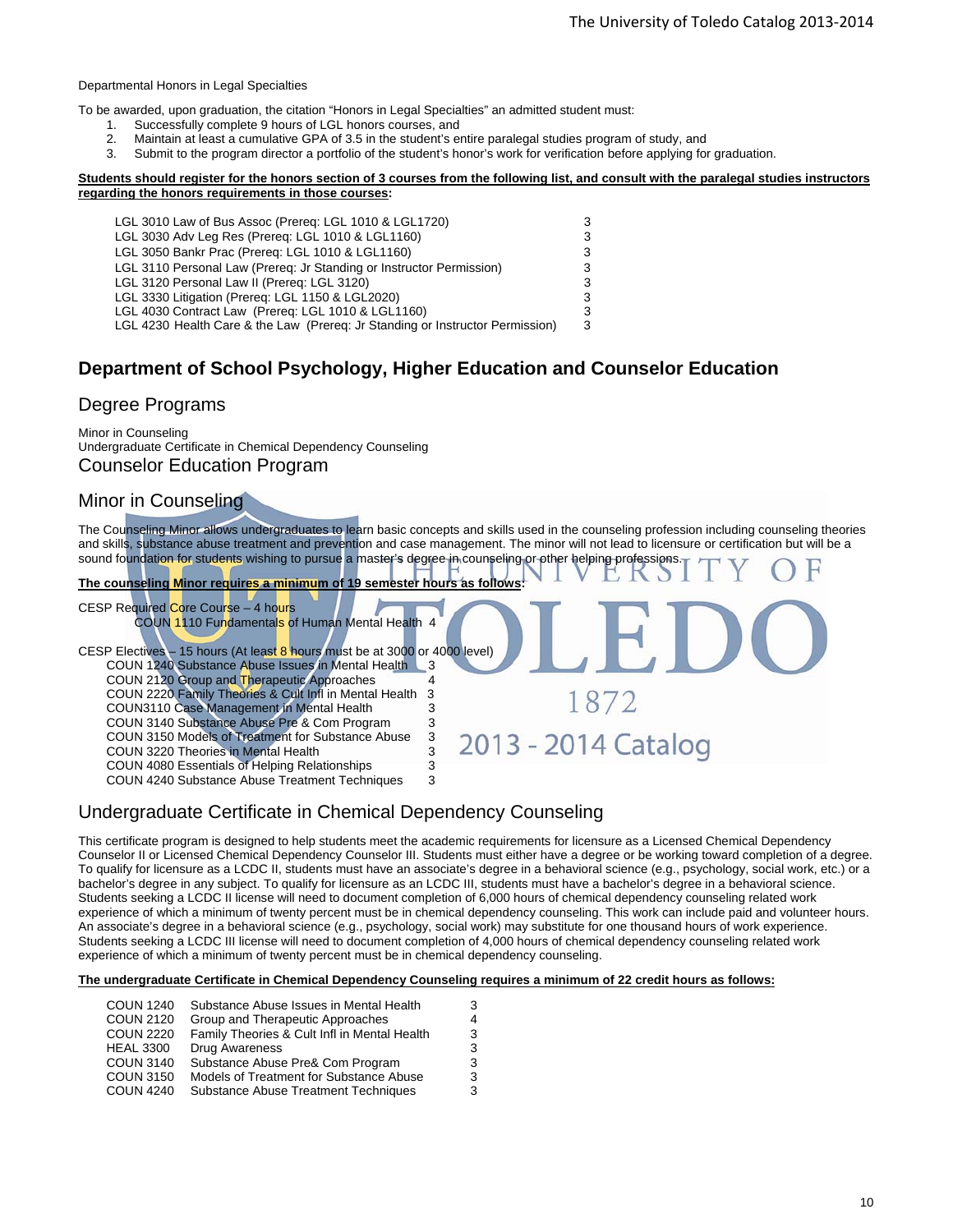### **College of Social Justice and Human Service Faculty**

**Barbaranne J. Benjamin**, 1988, Professor and Executive Associate Dean for Academic Affairs B.A., Mansfield State College; M.S., M.A., Ph.D., The Pennsylvania State University **Terry Cluse‐Tolar,** 1997, Professor A.B., Ohio University; M.S.W., Ph.D., The Ohio State University

**Wendy Cochrane**, 2002, Associate Professor B.S., Miami University; M.A., The Ohio State University; Ed.S., Ph.D., University of South Florida

**Martha Delgado,** 1996, Field Director B.A., Mary Manse College; M.S.W., University of Michigan

**Andrew Dier**, 2011, Lecturer B.S., M.A., The University of Toledo

**Debra Gentry**, 2010, Assistant Professor B.S., B.A., M.S., Ph.D., Indiana University

**Wendi Goodlin‐Fahncke**, 2008, Assistant Professor B.A., University of Pittsburgh; M.A., Ph.D., Bowling Green State University

**Thomas Gutteridge**, 2003, Professor and Interim Dean B.S., Kettering University; M.S., Ph.D., Purdue

**Janet M. Hoy,** 2008, Assistant Professor B.S.W., Bowling Green State University; M.S., Ph.D.

**Mylo Jennings,** 2000, Associate Professor A.A., Blue Mountain Community College; B.S., M.S., Western Oregon State College; M.S.W., Ph.D., The Ohio State University

**Shanhe Jiang,** 2007, Professor and Chair B.A., Wuhan University; M.A., Nankai University; Ph.D., State University of New York at Albany

**Richard R. Johnson,** 2008, Associate Professor A.S., B.S., M.S., Indiana University, South Bend; Ph.D., University of Cincinnati

**Barbara Kopp Miller**, 1991, Professor and Executive Associate Dean for Research and Quality B.S., M.A., Ph.D., Bowling Green State University, Bowling Green, Ohio

**John Laux,** 2001, Professor and Chair B.A., Ambassador University; M.A., West Virginia University; Ph.D., The University of Akron

**David L. Meabon,** 1994, Associate Professor B.S., West Virginia State College; M.Ed., University of South Carolina; Ph.D., Florida State University **Aravindhan Natarajan,** 2010, Assistant Professor B.A., M.A., University of Madras; Ph.D., Case Western Reserve University

**Ronald Opp**, 1997, Associate Professor B.A., Swarthmore College; M.A., California State University ‐ Los Angeles; Ph.D., University of California ‐ Los Angeles

**Sudershan Pasupuleti,** 2001, Professor B.S.W., Ph.D., Osmania University, India; M.A (SW); M.Phil (SW), Delhi University, India

**Nick J. Piazza,** 1986, Professor B.A., Quincy College; M.A., Illinois State University; Ph.D., Southern Illinois University ‐ Carbondale